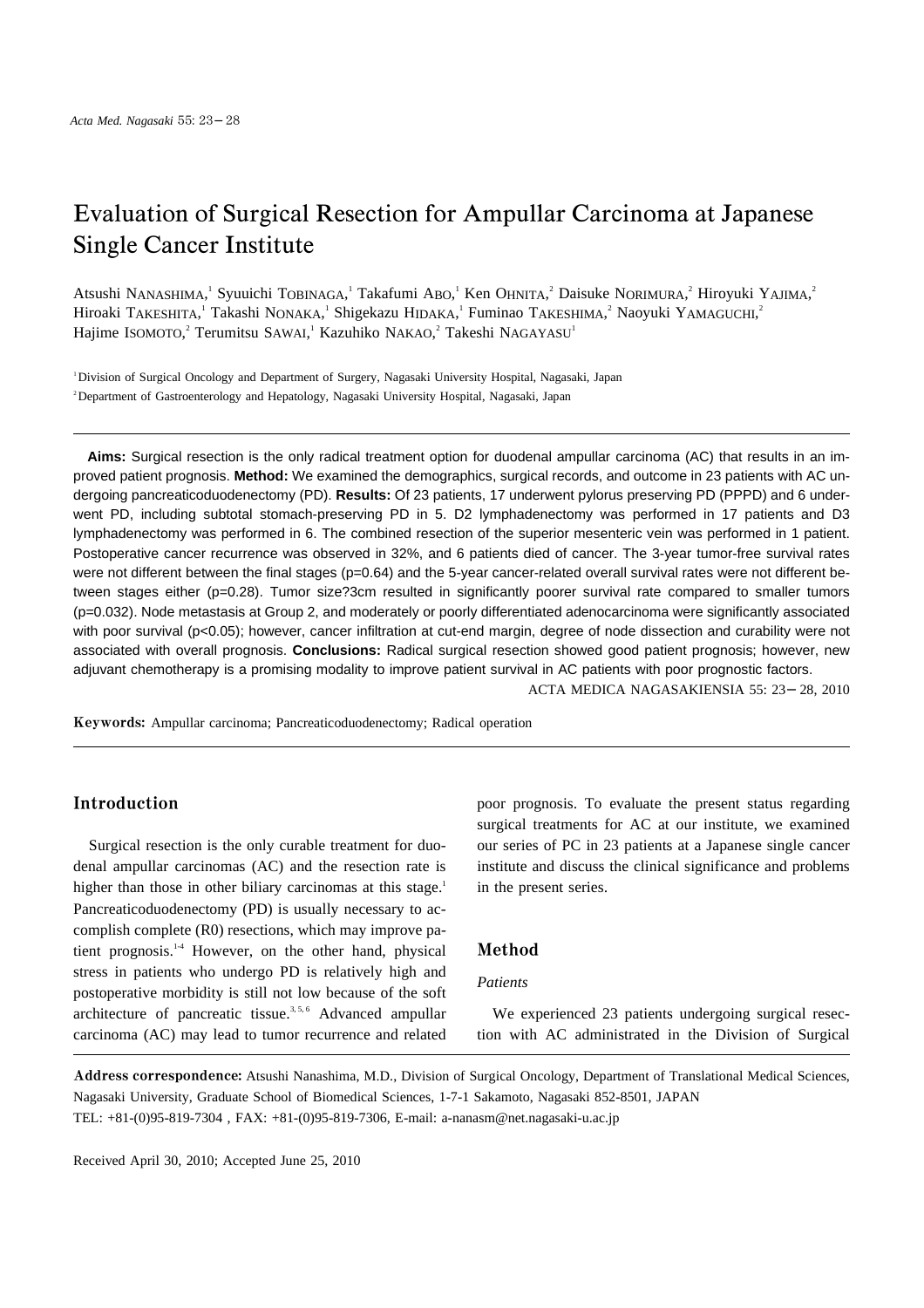Oncology, Department of Translational Medical Sciences, Nagasaki University Graduate School of Biomedical Sciences (NUGSBS) between 1994 and 2008. The study design was approved by the Human Ethics Review Board of our institution. Informed consent for data collection was obtained by each patient during this period. Anesthetic and patient data were retrieved in the NUGSBS database. Tumor stage and curability were determined based on the Classification of Biliary Tract Carcinoma in Japan.<sup>7</sup>

#### *Operative procedures and follow-up*

Pancreaticoduodenectomy or pylorus preserving PD (PPPD) is a basic surgical option for AC and lymphadenectomy was performed in Group 2 lymph nodes and lymph nodes at the para-aortic lesion (station number 16a2 and 16b1). Basically, PPPD was selected for AC until 2005 and PD was selected in case that lymph node metastasis was suspected at the peri-pylorus lesion. Since 2006, subtotal stomach-preserving PD (SSPPD) was preferably applied to prevent the postoperative complication of delayed gastric empty. Extrapancreatic nerve plexus was also resected in the right side around the supra-mesenteric artery in case of advanced stage. After PPPD or PD, Child's intestinal reconstruction with end-to-side anastomosis of pancreatojejunostomy was routinely selected. In case of tumor involvement to the portal vein or supra-mesenteric vein (SMV), radical operation was also considered and combined resection of the portal vein accompanied with an end-to-end anastomosis of the vessel was performed. Fibrin glue was sprayed to prevent pancreatic fistula for anastomotic site.

After discharge from the hospital, the patient status, laboratory data, and disease recurrence were carefully checked every 3 months. The minimum follow-up period after operation was 14 months in the present study.

## Results

The demographics of AC patients were shown in Table 1. One patient had a rupture of the marginal artery of the stomach caused by pancreatic fistula and interventional radiological embolization was performed. Hospital death was not observed in these patients. Postoperative adjuvant chemotherapy, which was an oral intake of 600 mg daily of tegafur-uracil (Taiho Pharmaceutical. Co. Ltd., Tokyo, Japan), was selected in 3 patients because of highly advanced stage.

Six patients (30%) died of cancer. Figures 1 and 2 show the cancer-free and overall survival after operation. Mean

**Table 1.** Clinico-pathological demographics of the ampullar carcinoma patients

| Factors                                              | Number                   |
|------------------------------------------------------|--------------------------|
| Gender                                               |                          |
| Male                                                 | 14                       |
| Female                                               | 9                        |
| Age (years)                                          | 62.0± 10.0(range, 38-79) |
| Operative procedures                                 |                          |
| <b>PPPD</b>                                          | 17                       |
| PD                                                   | 6                        |
| <b>SSPPD</b>                                         | 5                        |
| Range of lymphadenectomy <sup>#</sup>                |                          |
| D <sub>2</sub>                                       | 17                       |
| D <sub>3</sub>                                       | 6                        |
| Combined resection of SMV                            | 1                        |
| Postoperative complications                          | 15 (65%)                 |
| Pancreatic fistula                                   | 3                        |
| Delayed gastric empty                                | 12                       |
| Macroscopic findings <sup>#</sup>                    |                          |
| Non-exposed protruded type                           | 2                        |
| Exposed protruded type                               | 11                       |
| Predominant ulcerative type                          | 10                       |
| Location of tumor <sup>#</sup>                       |                          |
| Bile duct of the papilla of Vater                    | 12                       |
| Common duct into the duodenal lumen                  | 6                        |
| Major duodenal papilla                               | 5                        |
| Tumor size>3cm                                       | 4(17%)                   |
| Histological findings of adenocarcinoma <sup>#</sup> |                          |
| Papillary                                            | 3                        |
| Well                                                 | 5                        |
| Moderately                                           | 14                       |
| Poorly                                               | 1                        |
| Cancer-stroma relationship <sup>#</sup>              |                          |
| Intermediate                                         | 19                       |
| Medullary                                            | 1                        |
| Scirrhous                                            | 3                        |
| Vascular invasion <sup>#</sup>                       |                          |
| Lymphatic invasion                                   | 17 (74%)                 |
| Venous invasion                                      | 11 (45%)                 |
| Perineural invasion                                  | 4(18%)                   |
| Infiltration over Oddi's sphincter <sup>#</sup>      | 9(41%)                   |
| Pancreatic invasion"                                 | 3(13%)                   |
| Duodenal invasion <sup>*</sup>                       | 17 (74%)                 |
| Node metastasis <sup>*</sup>                         | 5(22%)                   |
| Tumor stage*                                         |                          |
| 1                                                    | 5                        |
| $\overline{2}$                                       | 9                        |
| 3                                                    | 7                        |
| 4                                                    | 2                        |
| Tumor-node-metastasis (TNM) stage <sup>#</sup>       |                          |
| 1                                                    | 6                        |
| П                                                    | 9                        |
| Ш                                                    | 8                        |
| Positive cancer margin at the dissected              |                          |
| peri-pancreatic tissue margin <sup>#</sup>           | 3(9%)                    |
| Final curability <sup>#</sup>                        |                          |
| A                                                    | 19                       |
| B                                                    | 1                        |
| C                                                    | 3                        |
| Postoperative cancer recurrence                      | 7(32%)                   |
| Peritonitis carcinomatosa                            | 1                        |
| Liver metastasis                                     | 4                        |
| Local recurrence                                     | 3                        |
| Lymph node recurrence                                | $\overline{2}$           |
|                                                      |                          |

PPPD; pylorus preserving Pancreaticoduodenectomy (PD), SSPPD; subtotal stomach-preserving PD, SMV; superior mesenteric vein

#: findings according to the *Classification of Biliary Tact Carcinoma* in Japan 7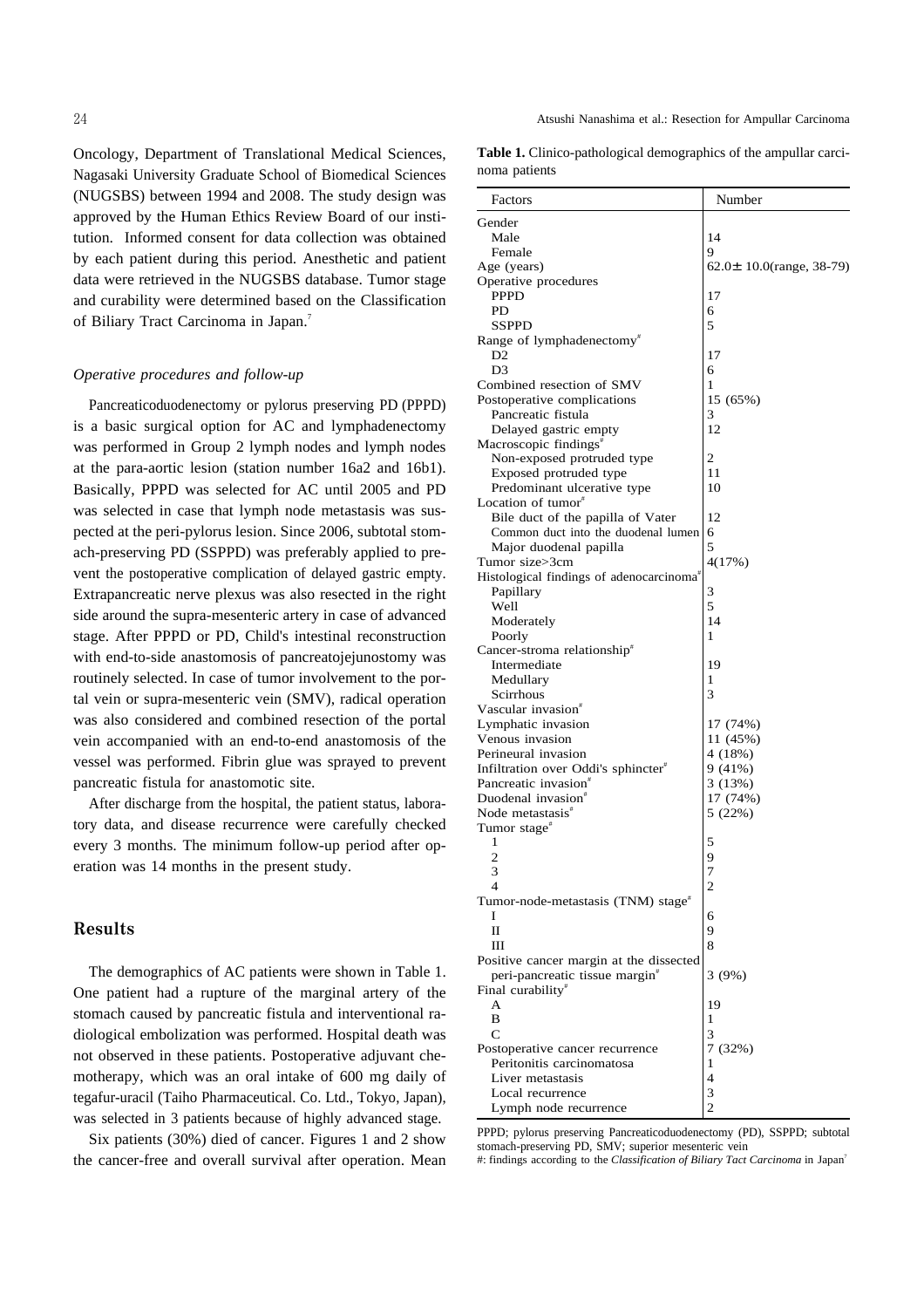Atsushi Nanashima et al.: Resection for Ampullar Carcinoma



**Figure 1.** Cumulative cancer-free (a) and overall (b) survival after hepatectomy.



**Figure 2.** Comparison between stages of tumor and cumulative cancer-free (a) and overall (b) survival after hepatectomy.

cancer-free survival time was 30 months, and 3-year cancer-free survival rate was 69%. Mean overall survival time was 133 months, and 5-year overall survival rate was 66%. By comparison with tumor stage, 3-year tumor-free survival and mean cancer-free survival periods were not different between stages (75% in I, 83% in II, 57% in III, and 74 months in I, 105 in II and 62 in III, respectively)  $(p=0.64)$ . By comparison with the final stage, 5-year cancer-related overall survival and the mean survival period were not different between stages either (100% in I, 67% in II, 51% in III, and 93 months in I, 98 in II, 62 in III, respectively) ( $p=0.28$ ). Table 2 shows the relationship between overall 5-year survival rate and clinical parameters. Preoperative CA19-9 level, location of tumor and macroscopic type were not associated with overall survival. Tumor size over 3cm showed a significantly poorer survival rate compared to tumors less than 3cm  $(p<0.05)$ . Postoperative adjuvant chemotherapy was not related to patient survival. Table 3 shows the relationship between overall 5-year survival rate and pathological parameters. Node metastasis at Group 2, and moderately or poorly differentiated adenocarcinoma was associated with significantly poorer survival. Cancer infiltration at cut-end margin, degree of node dissection and curability were not associated with overall prognosis.

**Table 2.** Comparison between overall 5-year survival after resection and clinical and macroscopic parameters and postoperative chemotherapy

| Parameters                             | 5-year survival(%) P value |       |
|----------------------------------------|----------------------------|-------|
| $CA19-9(U/ml)$                         |                            |       |
| ≤37* (n=18)                            | 56                         | 0.37  |
| $>37$ (n=5)                            | 83                         |       |
| Location of carcinoma#                 |                            |       |
| Portion of the bile duct $(n=12)$      | 79                         | 0.80  |
| Portion of the common duct into the    |                            |       |
| duodenal lumen $(n=6)$                 | 67                         |       |
| Major duodenal papilla $(n=5)$         | 50                         |       |
| Tumor size                             |                            |       |
| $<$ 3cm (n=19)                         | 71                         | 0.032 |
| $\geq$ 3cm (n=4)                       | 25                         |       |
| Macroscopic type <sup>#</sup>          |                            |       |
| Non-exposed protruded type $(n=2)$ 100 |                            | 0.052 |
| Exposed protruded type $(n=11)$        | 100                        |       |
| Ulcerative type $(n=10)$               | 32                         |       |
| Adjuvant chemotherapy                  |                            |       |
| No $(n=18)$                            | 68                         | 0.97  |
| Yes $(n=5)$                            | 50                         |       |

\*; median value

#; findings according to the *Classification of Biliary Tact Carcinoma* in Japan<sup>7</sup>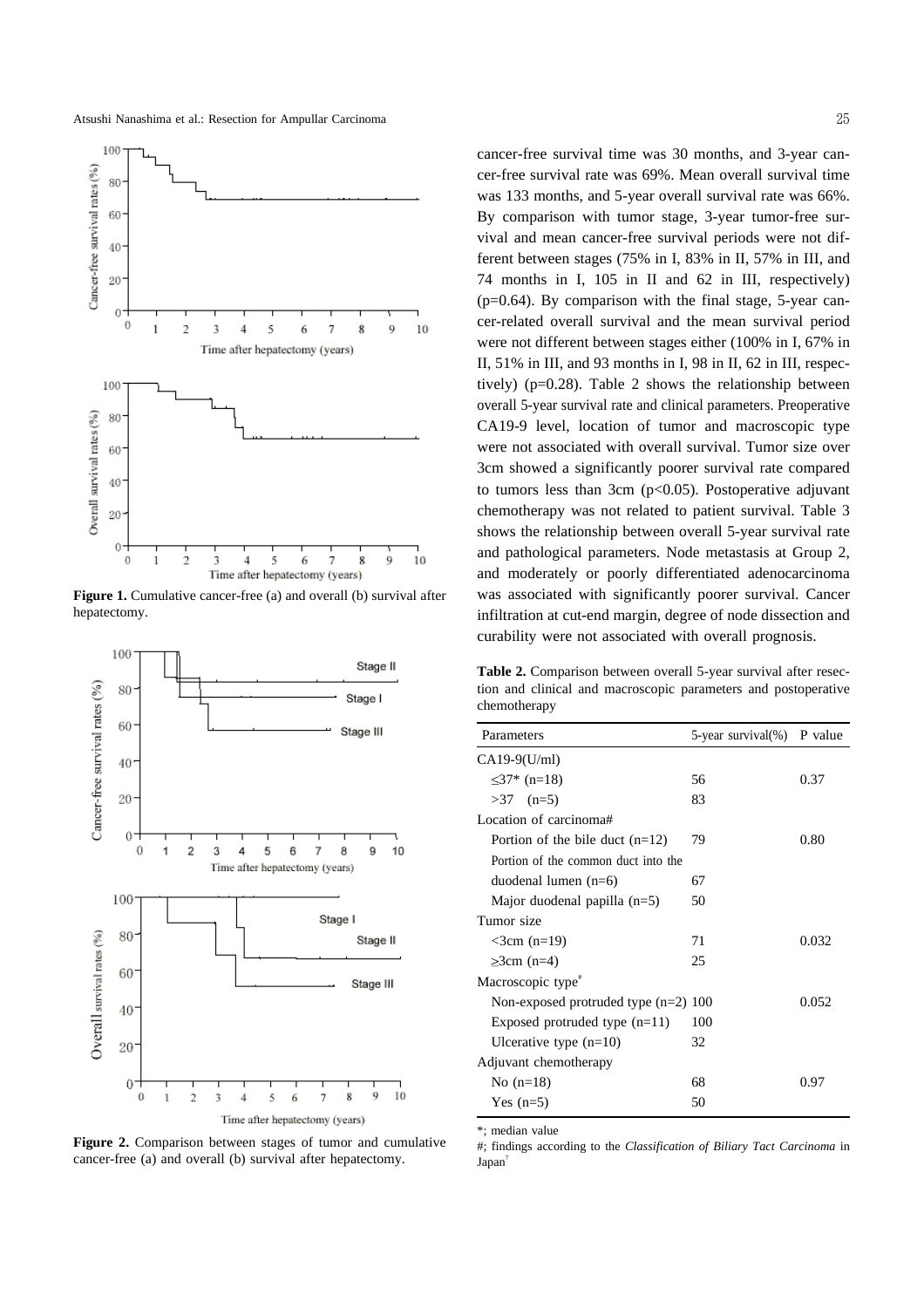| Parameters                                           | 5-year survival | P value |
|------------------------------------------------------|-----------------|---------|
|                                                      | rates (%)       |         |
| $T$ category <sup>#</sup><br>1 $(n=5)$               | 100             |         |
| $2(n=9)$                                             | 58              | 0.43    |
| $3(n=7)$                                             | 54              |         |
| $4(n=2)$                                             | 100             |         |
| Lymph node metastases <sup>#</sup>                   |                 |         |
| 0 $(n=18)$                                           | 72              | 0.002   |
| 1 $(n=3)$                                            | 100             |         |
| $2(n=2)$                                             | $\overline{0}$  |         |
| Histological differentiation or type <sup>#</sup>    |                 |         |
| Papillary adenocarcinoma (n=3)                       | 100             |         |
| Well differentiated adenocarcinoma (n=5)             | 100             | 0.049   |
| Moderately $(n=14)$                                  | 52              |         |
| Poorly $(n=1)$                                       | 0               |         |
| Cancer-stroma relationship <sup>#</sup>              |                 |         |
| Intermediate $(n=19)$                                | 65              |         |
| Medullary $(n=1)$                                    | 100             | 0.69    |
| Scirrhous $(n=3)$                                    | 50              |         |
| Lymphatic invasion <sup>#</sup>                      |                 |         |
| No $(n=6)$                                           | 67              | 0.83    |
| Yes $(n=17)$                                         | 65              |         |
| Venous invasion <sup>#</sup>                         |                 |         |
| No $(n=12)$                                          | 65              | 0.67    |
| Yes $(n=11)$                                         | 67              |         |
| Perineural invasion <sup>#</sup>                     |                 |         |
| No $(n=19)$                                          | 69              | 0.28    |
| Yes $(n=4)$                                          | 50              |         |
| Infiltration to Oddi's sphincter <sup>#</sup>        |                 |         |
| Yes $(n=14)$                                         | 59              | 0.29    |
| Beyond $(n=9)$                                       | 75              |         |
| Pancreatic invasion <sup>#</sup>                     |                 |         |
| No $(n=20)$                                          | 88              | 0.17    |
| Yes $(n=3)$                                          | 50              |         |
| Duodenal invasion <sup>*</sup>                       |                 |         |
| No $(n=6)$                                           | 100             | 0.18    |
| Yes $(n=17)$                                         | 58              |         |
| Dissected peripancreatic tissue margin <sup>#</sup>  |                 |         |
| No $(n=20)$                                          | 64              | 0.48    |
| Cancer infiltration present $(n=3)$                  | 100             |         |
| Classification of lymph node dissection <sup>#</sup> |                 |         |
| $D2(n=17)$                                           | 67              | 0.57    |
| $D3(n=6)$                                            | 60              |         |
| Final curability                                     |                 |         |
| A, B $(n=20)$                                        | 60              | 0.21    |
| С<br>$(n=3)$                                         | 100             |         |

**Table 3.** Comparison between overall 5-year survival after resection and pathological parameters

#; findings according to the *Classification of Biliary Tract Carcinoma* in Japan<sup>7</sup>

## Discussion

Surgical exploration is the only curable treatment in patients with AC and survival is relatively better than in other biliary tract carcinomas, even in the advanced stage.<sup>1-5, 8, 9</sup> As the techniques and perioperative management for PD, which is a standard option for AC, have been remarkably improved, we could actively perform complete tumor resections (R0) during the last 15 years, which improved patient prognosis.<sup>1,3-6</sup>

In our series, the mean age of AC patients tended to be younger than those in bile duct carcinomas.<sup>10</sup> Most patients had no severe accompanying diseases and their general condition was good. Preoperative examinations for AC have not changed dramatically during this 15 years but multidetector computed tomography (CT) has been applied since 2001 and preoperative diagnosis of lymph nodes seemed to be improved.<sup>11</sup> At our institute, combinations of imaging modalities of CT, magnetic resonance image, etc., have been applied; however, the precise evaluation of cancer extension or node metastasis is still difficult before operation.<sup>12</sup> In the next step, fine needle aspiration or positron emission tomography must be applied to determine the preoperative diagnosis for tumor extension or node metastasis.<sup>13, 14</sup> Resectability of AC was high and only 1 patient was inoperable at the time of laparotomy due to peritoneal carcinomatosis, despite detailed preoperative image examinations in our series. Radical operation by PD or PPPD was performed in the present study because of the lack of a candidate for local resection, which is a standard surgical procedure.<sup>3,4</sup> Furthermore, most cases underwent D2 lymphadenectomy. Complete lymphadenectomy at station number 162a and 16b1 are considered to be necessary because accurate, preoperative diagnosis is still difficult, as described above. 5, <sup>12</sup> Combined resection of SMV was also aggressively performed to accomplish R0 resection in 1 patient. Eventually, problematic complications such as a pancreatic fistula were observed in 3 patients but 1 had Grade C fistula. Morbidity rate was low as in previous reports<sup>3,5,6</sup> and therefore PD or PPPD in AC could be safely selected. Delayed gastric empty is a troublesome complication due to anastomosis by PPPD. 15 We now use subtotal stomach preserving PD to avoid this complication. 16

Postoperative adjuvant chemotherapy is a recent trend in patients with advanced biliary tract carcinoma due to development of recent chemotherapy using gemcitabine, 5 fluorouracil or S-1 chemotherapy.<sup>17-19</sup> In the present series, we selected S-1 as a promising drug in the future based on results in gastric carcinomas. These 3 patients had no tumor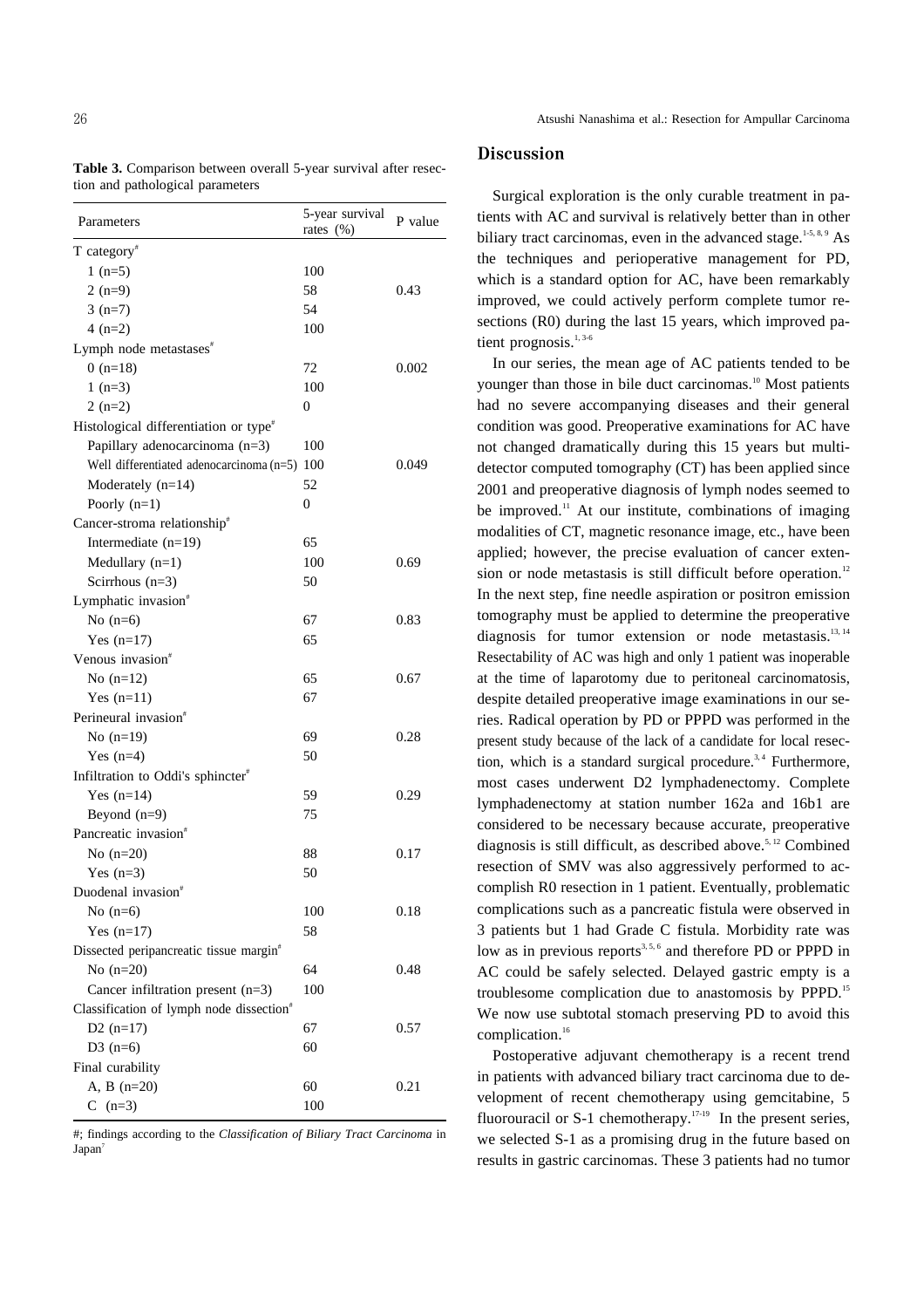recurrence during chemotherapy. Lymph node metastasis was histologically observed in 4 patients although T3 or T4 tumor was observed in 41%. Eventually, stage IV tumor was not observed in our series. Surgical curability reflects a good prognosis in AC patients undergoing  $PD^{2.5,6}$  and we accomplished a high rate of curability A (=best grade of curability). The recurrence rate was relatively lower in comparison with other biliary tract carcinomas<sup>21</sup>; however, tumor recurrence was not rare even in AC in this study. One patient had a liver metastasis at 10 months after primary operation; however, no tumor recurrence was observed for over 3 years after hepatic re-resection with administration of S-1. Lee et al. also reported the survival benefit of hepatectomy for liver metastasis (18). We examined survival results and associated parameters in this study. The 5-year survival in the present study was similar to those in previous reports<sup>3, 4, 5, 8, 9</sup> and the mean survival period was over 10 years.

We compared survival rates between stages, and survival rates of stage II and III tended to be lower than that of stage I but no significant difference was observed between stages. Even patients with advanced stage tumor might have longterm survival after operation with or without chemotherapy. By clinico-pathological examinations, serum CA19-9 level, which is a sensitive marker for malignant behavior, $2$  did not correlate with patient survival. In recent unpublished data, survival rates were increased according to increased level of CA19-9 in gallbladder carcinomas (not published yet). By comparison with pathological examination, tumor size, node metastasis and histological differentiation were associated parameters with patient prognosis, as well in previous reports.<sup>3, 4, 6, 8, 9, 23-25</sup> Direct invasion to the pancreas or duodenum, vascular or perineural invasion, number of node metastasis or minute node metastasis detected by only immunohistochemistry were also associated with patient survival.<sup>3, 4, 8, 9, 23, 24</sup>

Importance of dissected or cut margin was pointed out and presence of residual tumor must be avoided to improve survival. Therefore, extended pancreatectomy is still necessary to improve the patient prognoses.<sup>3-6</sup> In the present results, however, these surgical factors were not significantly associated with prognosis, which might be due to the small number of subjects at this stage. Further long-term followup with additional subjects is necessary using promising drugs such as S-1 in high-risk patients with the above predictive parameters.<sup>20</sup>

In conclusion, radical pancreaticoduodenectomy was performed in 23 patients with ampullar carcinomas at a single cancer center over the past 15 years. Radical operation could

be safely performed in most cases. Many patients showed a good prognosis even in the advanced stage. Tumor size, node metastasis and histological differentiation were associated with improved overall survival but not curability. The new and effective adjuvant chemotherapy treatments will be promising to improve patient survival in AC patients with poor prognostic factors.

### References

- 1. Fischer HP, Zhou H. Pathogenesis of carcinoma of the papilla of Vater. J *Hepatobiliary Pancreat Surg* 11: 301-9, 2004
- 2. Miyazaki M, Takada T, Miyakawa S, Tsukada K, Nagino M, Kondo S, et al.; Japanese Association of Biliary Surgery; Japanese Society of Hepato-Pancreatic Surgery; Japan Society of Clinical Oncology. Risk factors for biliary tract and ampullary carcinomas and prophylactic surgery for these factors. *J Hepatobiliary Pancreat Surg* 15: 15-24, 2008
- 3. Shimizu Y, Kimura F, Shimizu H, Yoshidome H, Ohtsuka M, Miyazaki M. The morbidity, mortality, and prognostic factors for ampullary carcinoma and distal cholangiocarcinoma. *Hepatogastroenterology* 55: 699-703, 2008
- 4. Duffy JP, Hines OJ, Liu JH, Ko CY, Cortina G, Isacoff WH, et al. Improved survival for adenocarcinoma of the ampulla of Vater: fiftyfive consecutive resections. *Arch Surg* 138: 941-8, 2003
- 5. Böttger TC, Boddin J, Heintz A, Junginger T. Clinicopathologic study for the assessment of resection for ampullary carcinoma. *World J Surg* 21: 379-83, 1997
- 6. Klempnauer J, Ridder GJ, Pichlmayr R. Prognostic factors after resection of ampullary carcinoma: multivariate survival analysis in comparison with ductal cancer of the pancreatic head. *Br J Surg* 82: 1686- 91, 1995
- 7. *Japanese Society of Biliary Surgery* (JSBS). In: Nagakawa T ed. Classification of Biliary Tract Carcinoma. Tokyo: Kanehara & Co., Ltd., 2004, p.11-50
- 8. Woo SM, Ryu JK, Lee SH, Yoo JW, Park JK, Kim YT, et al. Recurrence and prognostic factors of ampullary carcinoma after radical resection: comparison with distal extrahepatic cholangiocarcinoma. *Ann Surg Oncol* 14: 3195-201, 2007
- 9. Sakata J, Shirai Y, Wakai T, Yokoyama N, Sakata E, Akazawa K, et al. Number of positive lymph nodes independently affects long-term survival after resection in patients with ampullary carcinoma. *Eur J Surg Oncol* 33: 346-51, 2007
- 10. Nanashima A, Sumida Y, Tobinaga S, Abo T, Takeshita H, Sawai T, et al. Characteristics of bile duct carcinoma with superficial extension in the epithelium. *World J Surg* 33: 1255-8, 2009
- 11. Noji T, Kondo S, Hirano S, Tanaka E, Suzuki O, Shichinohe T. Computed tomography evaluation of regional lymph node metastases in patients with biliary cancer. *Br J Surg* 95: 92-6, 2008
- 12. Nanashima A, Sakamoto I, Hayashi T, Tobinaga S, Araki M, Kunizaki M, et al. Preoperative Diagnosis of Lymph Node Metastasis in Biliary and Pancreatic Carcinomas: Evaluation of the combination of multidetector CT and serum CA19-9 Level. *Dig Dis Sci* 2010 (in-press)
- 13. Agarwal B, Gogia S, Eloubeidi MA, Correa AM, Ho L, Collins BT. Malignant mediastinal lymphadenopathy detected by staging EUS in patients with pancreaticobiliary cancer. *Gastrointest Endosc* 61: 849- 53, 2005
- 14. Furukawa H, Ikuma H, Asakura-Yokoe K, Uesaka K. Preoperative staging of biliary carcinoma using 18F-fluorodeoxyglucose PET: prospective comparison with PET+CT, MDCT and histopathology. *Eur Radiol* 8: 2841-7, 2008
- 15. Paraskevas KI, Avgerinos C, Manes C, Lytras D, Dervenis C. Delayed